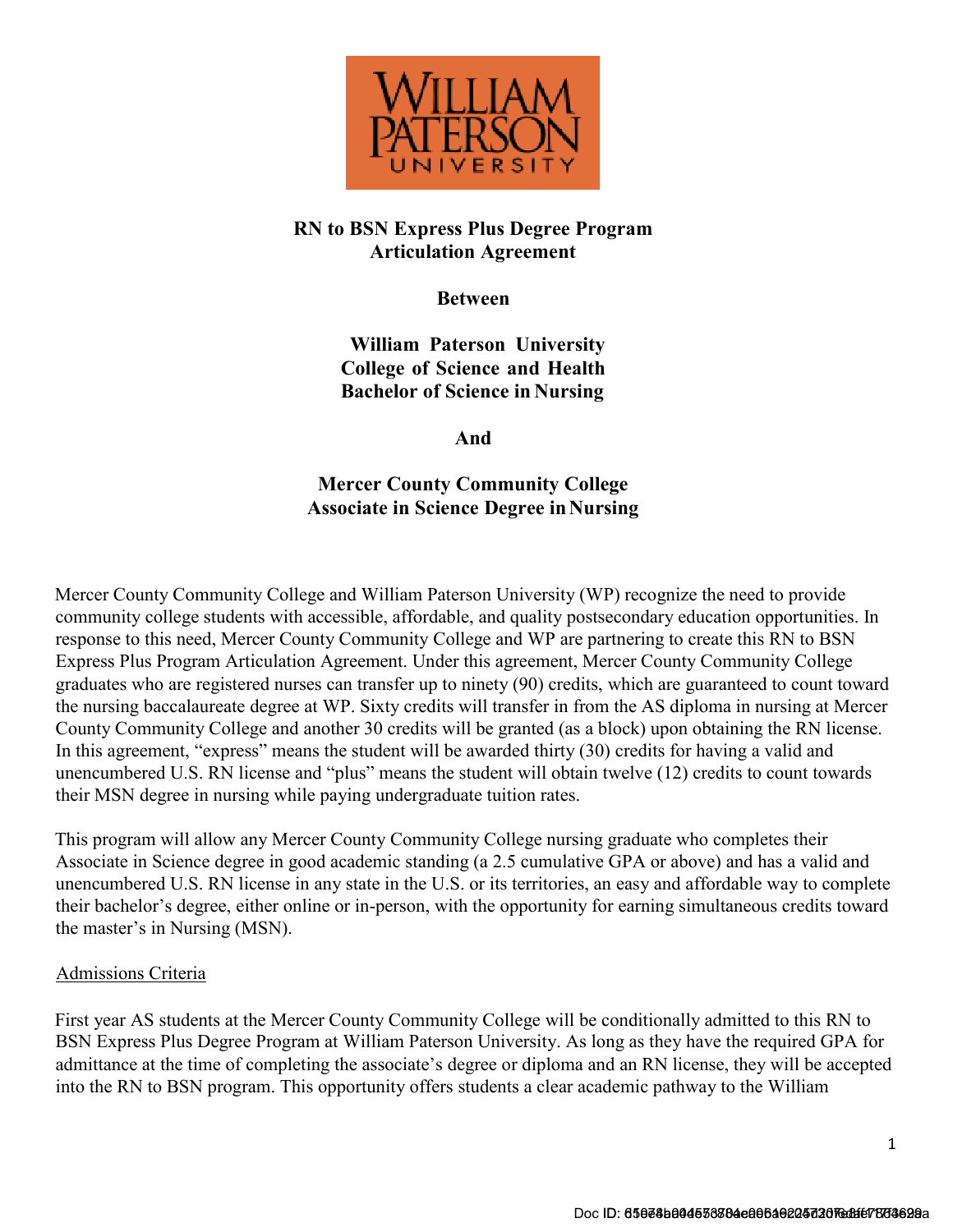Paterson University BS in Nursing, with "peace of mind" in knowing that all of their credits will transfer and that they will have a jump-start on their MSN.

To be eligible to transfer into the RN to BSN, students must have graduated from Mercer County Community College with an associate's degree or diploma in nursing and have earned at least sixty (60) credits. Students will be required to complete the last thirty (30) credits for the BSN at WP, either online or in-person. An Elementary Statistics class is required prior to taking NUR 3500 (Nursing Research) at WP. Students may choose to complete this at Mercer County Community College or at WP. If students choose to take an Elementary Statistics class at WP, these three (3) credits would be in addition to the thirty (30) WP credits required for the bachelor's degree in nursing.

Students will follow all standard procedures for application, including requesting and submitting all official transcripts listing prior college credits earned from each institution they attended. WP requires all original transcripts to ensure that students obtain the maximum amount of transfer credit possible.

#### Simultaneous Undergraduate/Graduate Credit

Significantly, while working on the BSN degree at William Paterson University, the student can simultaneously earn twelve (12) credits towards a William Paterson University Master of Science degree in Nursing (MSN) at the undergraduate tuition rate. These credits will count towards both a BSN and MSN. Students are encouraged to pursue the MSN at William Paterson University if they obtained a grade of B or higher in the 12 graduate credits and achieved a GPA of 3.0 or higher.